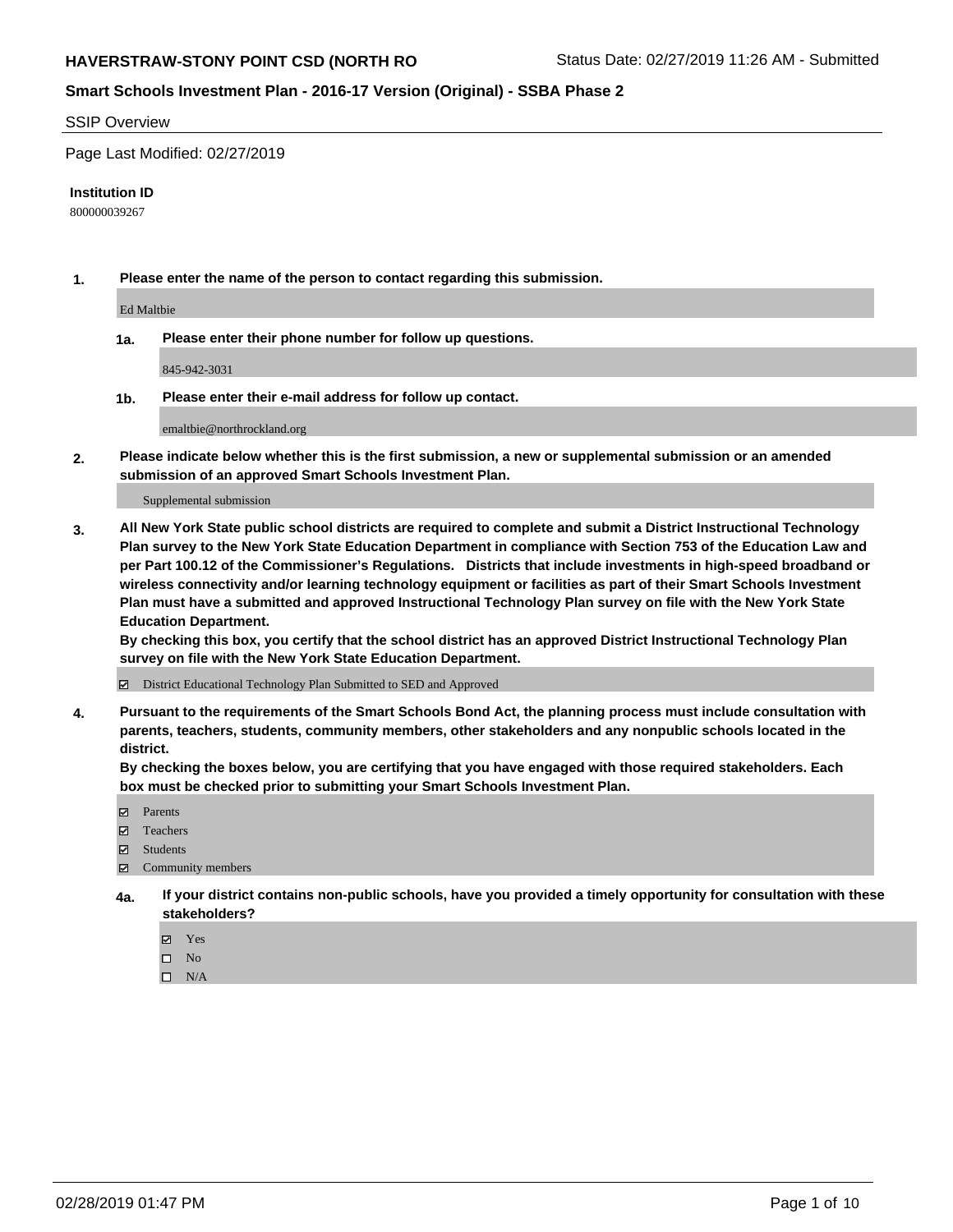## **Smart Schools Investment Plan - 2016-17 Version (Original) - SSBA Phase 2**

#### SSIP Overview

Page Last Modified: 02/27/2019

### **5. Certify that the following required steps have taken place by checking the boxes below: Each box must be checked prior to submitting your Smart Schools Investment Plan.**

- The district developed and the school board approved a preliminary Smart Schools Investment Plan.
- $\boxtimes$  The preliminary plan was posted on the district website for at least 30 days. The district included an address to which any written comments on the plan should be sent.
- $\boxtimes$  The school board conducted a hearing that enabled stakeholders to respond to the preliminary plan. This hearing may have occured as part of a normal Board meeting, but adequate notice of the event must have been provided through local media and the district website for at least two weeks prior to the meeting.
- The district prepared a final plan for school board approval and such plan has been approved by the school board.
- $\boxtimes$  The final proposed plan that has been submitted has been posted on the district's website.
- **5a. Please upload the proposed Smart Schools Investment Plan (SSIP) that was posted on the district's website, along with any supporting materials. Note that this should be different than your recently submitted Educational Technology Survey. The Final SSIP, as approved by the School Board, should also be posted on the website and remain there during the course of the projects contained therein.**

Smart Schools Investment Plan Phase 2.pdf

**5b. Enter the webpage address where the final Smart Schools Investment Plan is posted. The Plan should remain posted for the life of the included projects.**

http://www.northrockland.org/technology

**6. Please enter an estimate of the total number of students and staff that will benefit from this Smart Schools Investment Plan based on the cumulative projects submitted to date.**

8,000

**7. An LEA/School District may partner with one or more other LEA/School Districts to form a consortium to pool Smart Schools Bond Act funds for a project that meets all other Smart School Bond Act requirements. Each school district participating in the consortium will need to file an approved Smart Schools Investment Plan for the project and submit a signed Memorandum of Understanding that sets forth the details of the consortium including the roles of each respective district.**

 $\Box$  The district plans to participate in a consortium to partner with other school district(s) to implement a Smart Schools project.

**8. Please enter the name and 6-digit SED Code for each LEA/School District participating in the Consortium.**

| <b>Partner LEA/District</b> | <b>ISED BEDS Code</b> |
|-----------------------------|-----------------------|
| (No Response)               | (No Response)         |

**9. Please upload a signed Memorandum of Understanding with all of the participating Consortium partners.**

(No Response)

**10. Your district's Smart Schools Bond Act Allocation is:**

\$5,294,721

**11. Enter the budget sub-allocations by category that you are submitting for approval at this time. If you are not budgeting SSBA funds for a category, please enter 0 (zero.) If the value entered is \$0, you will not be required to complete that survey question.**

|                                              | Sub-<br><b>Allocations</b> |
|----------------------------------------------|----------------------------|
| <b>School Connectivity</b>                   |                            |
| <b>Connectivity Projects for Communities</b> |                            |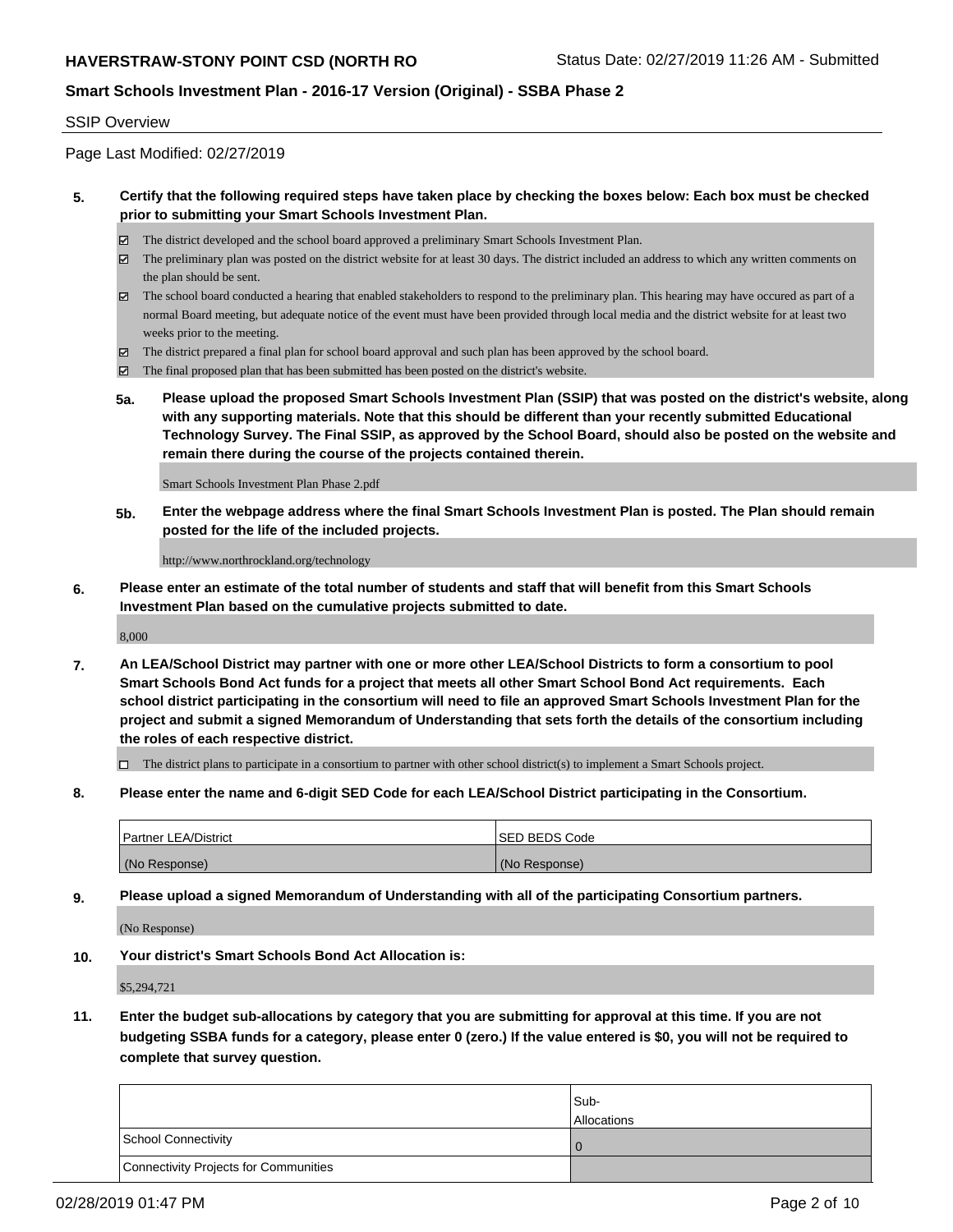## **Smart Schools Investment Plan - 2016-17 Version (Original) - SSBA Phase 2**

# SSIP Overview

|                                  | Sub-<br>Allocations |
|----------------------------------|---------------------|
|                                  | 0                   |
| <b>Classroom Technology</b>      | 0                   |
| Pre-Kindergarten Classrooms      | $\Omega$            |
| Replace Transportable Classrooms | $\Omega$            |
| High-Tech Security Features      | 1,900,072           |
| Totals:                          | 1,900,072           |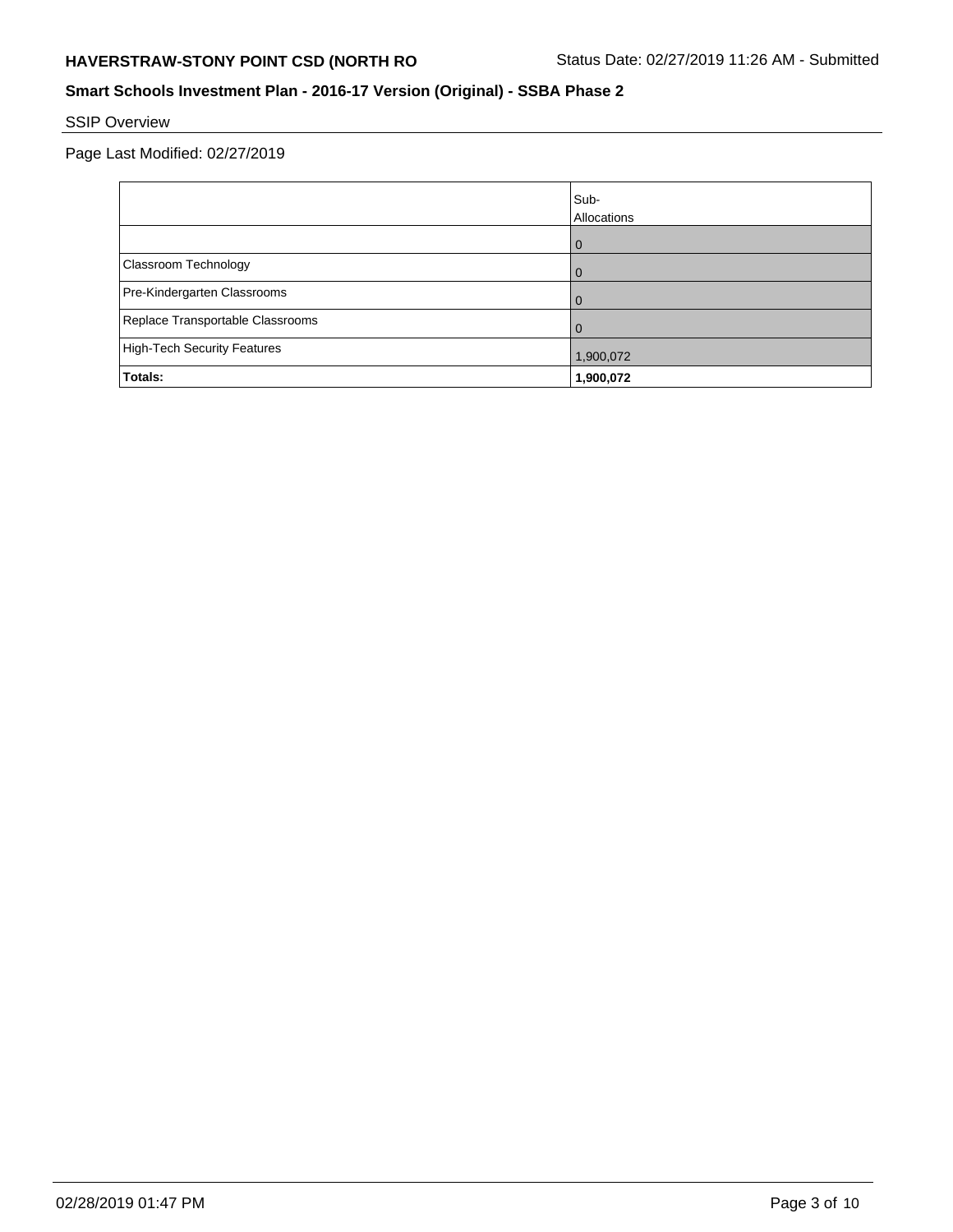### **Smart Schools Investment Plan - 2016-17 Version (Original) - SSBA Phase 2**

### High-Tech Security Features

Page Last Modified: 02/27/2019

### **1. Describe how you intend to use Smart Schools Bond Act funds to install high-tech security features in school buildings and on school campuses.**

The NRCSD intends on doing a complete physical security update district wide. This project include the installation of:

- New servers for the security cameras
- Interior and Exterior security cameras
- New Access control to exterior doors only
- Visitor Management Stations for each site
- LED security lighting

This project will update NRCSD's aging security system and will assist in keeping our students safe in the years to come.

**2. All plans and specifications for the erection, repair, enlargement or remodeling of school buildings in any public school district in the State must be reviewed and approved by the Commissioner. Districts that plan capital projects using their Smart Schools Bond Act funds will undergo a Preliminary Review Process by the Office of Facilities Planning.** 

**Please indicate on a separate row each project number given to you by the Office of Facilities Planning.**

| <b>Project Number</b> |  |
|-----------------------|--|
| 50-02-01-06-7-999-005 |  |

#### **3. Was your project deemed eligible for streamlined Review?**

Yes

 $\boxtimes$  No

#### **4. Include the name and license number of the architect or engineer of record.**

| Name                             | l License Number |
|----------------------------------|------------------|
| Michael Shilale Architects L.L.P | 19732            |

#### **5. If you have made an allocation for High-Tech Security Features, complete this table.**

**Note that the calculated Total at the bottom of the table must equal the Total allocation for this category that you entered in the SSIP Overview overall budget.**

|                                                      | Sub-Allocation |
|------------------------------------------------------|----------------|
| Capital-Intensive Security Project (Standard Review) | l O            |
| <b>Electronic Security System</b>                    | 1,816,463      |
| <b>Entry Control System</b>                          | 83,609         |
| Approved Door Hardening Project                      | $\overline{0}$ |
| <b>Other Costs</b>                                   | l O            |
| Totals:                                              | 1,900,072      |

**6. Please detail the type, quantity, per unit cost and total cost of the eligible items under each sub-category. This is especially important for any expenditures listed under the "Other" category. All expenditures must be capital-bond eligible to be reimbursed through the SSBA. If you have any questions, please contact us directly through smartschools@nysed.gov.**

**Add rows under each sub-category for additional items, as needed.**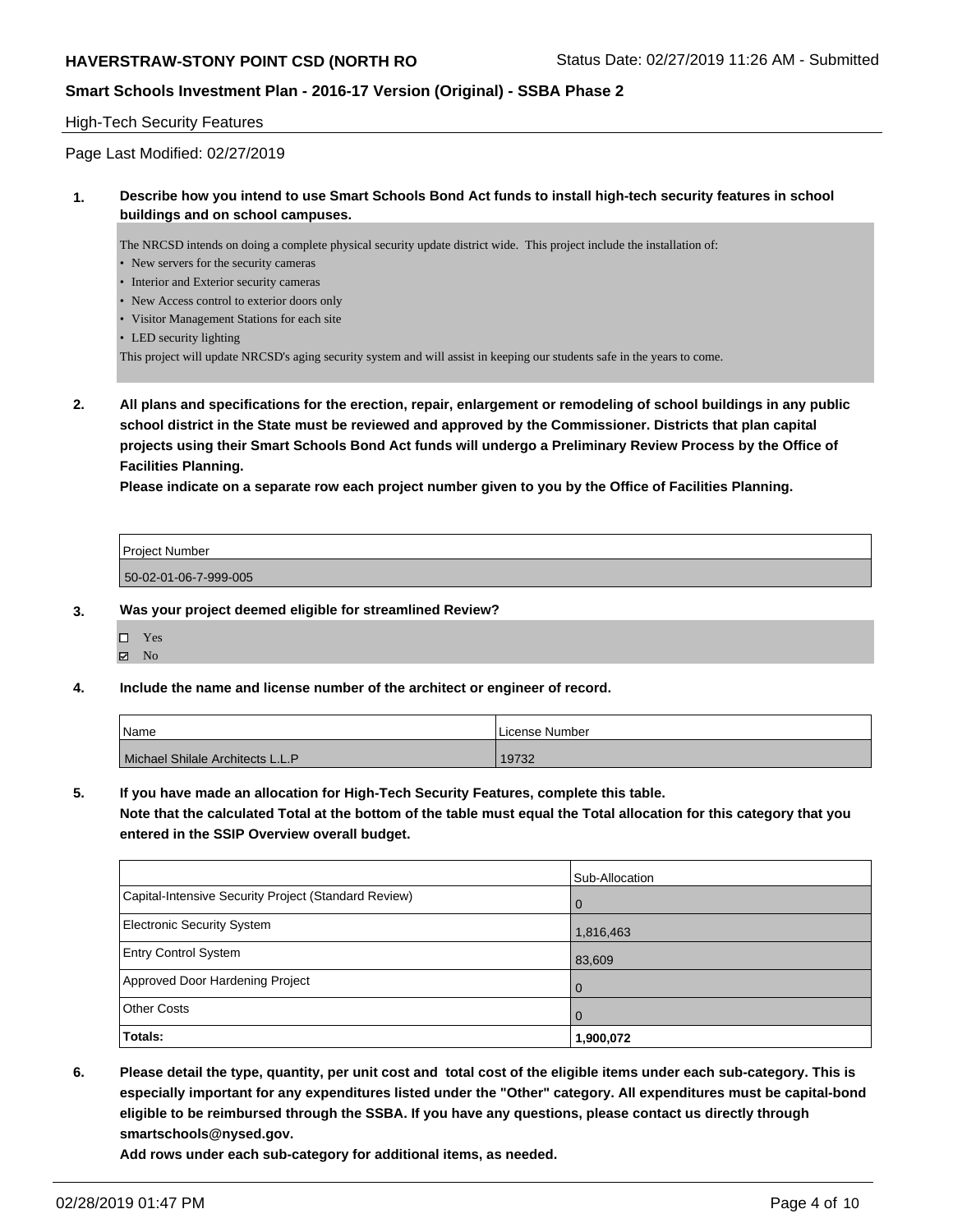# **Smart Schools Investment Plan - 2016-17 Version (Original) - SSBA Phase 2**

# High-Tech Security Features

 $\blacksquare$ 

| Select the allowable expenditure<br>type.<br>Repeat to add another item under<br>each type. | Item to be purchased                                                                                                                                                     | Quantity | Cost per Item | <b>Total Cost</b> |
|---------------------------------------------------------------------------------------------|--------------------------------------------------------------------------------------------------------------------------------------------------------------------------|----------|---------------|-------------------|
| <b>Entry Control System</b>                                                                 | PT64059 086177 Fargo Cleaning Kit<br>for DTC Printers                                                                                                                    | 1.00     | 32            | 32                |
| <b>Electronic Security System</b>                                                           | PT64059 16L-H4PRO-B 5K (16 MP)<br>H.264 HD Pro with LightCatcher<br>Technology                                                                                           | 9.00     | 4,822         | 43,398            |
| <b>Electronic Security System</b>                                                           | PT64059 1C-ACC5-ENT ACC 5<br>Enterprise license for up to 1 camera<br>channels and unlimited viewing clients                                                             | 354.00   | 216           | 76,464            |
| <b>Electronic Security System</b>                                                           | PT64059 2.0C-H4A-B2 2.0 Megapixel<br>(1080p) WDR, LightCatcher,<br>Day/Night, 3-9mm f/1.3 P-iris lens,<br>Self-Learning Video Analytics                                  | 1.00     | 686           | 686               |
| <b>Electronic Security System</b>                                                           | PT64059 3.0C-H4A-D1-IR 3.0<br>Megapixel WDR, LightCatcher,<br>Day/Night, Indoor Dome, 3-9mm f/1.3<br>P-iris lens, Integrated IR, Self-Learning<br><b>Video Analytics</b> | 173.00   | 569           | 98,437            |
| <b>Electronic Security System</b>                                                           | PT64059 30L-H4PRO-B 7K (30 MP)<br>H.264 HD Pro with LightCatcher<br>Technology                                                                                           | 2.00     | 6,429         | 12,858            |
| <b>Entry Control System</b>                                                                 | PT64059 45110 Fargo YMCKOK<br>Ribbon, 200 prints                                                                                                                         | 1.00     | 80            | 80                |
| <b>Electronic Security System</b>                                                           | PT64059 4C-ACC5-ENT ACC 5<br>Enterprise license for up to 4 camera<br>channels and unlimited viewing clients                                                             | 66.00    | 743           | 49,038            |
| <b>Electronic Security System</b>                                                           | PT64059 5.0L-H4A-D1-IR 5.0<br>Megapixel, LightCatcher, Indoor<br>Dome, 4.3-8mm f/1.8 P-iris lens,<br>Integrated IR, Self-Learning Video<br>Analytics                     | 2.00     | 647           | 1,294             |
| <b>Electronic Security System</b>                                                           | PT64059 5.0L-H4A-DO1-IR 5.0<br>Megapixel, LightCatcher, Day/Night,<br>Outdoor Dome, 4.3-8mm f/1.8 P-iris<br>lens, Integrated IR, Self-Learning<br><b>Video Analytics</b> | 24.00    | 743           | 17,832            |
| <b>Electronic Security System</b>                                                           | PT64059 5.0L-H4A-DP1-IR 5.0<br>Megapixel, LightCatcher, Day/Night,<br>Pendant Dome, 4.3-8mm f/1.8 P-iris<br>lens, Integrated IR, Self-Learning<br><b>Video Analytics</b> | 2.00     | 704           | 1,408             |
| <b>Entry Control System</b>                                                                 | PT64059 52100 Fargo DTC4250e<br>Dual Sided Badge Printer                                                                                                                 | 1.00     | 3,120         | 3,120             |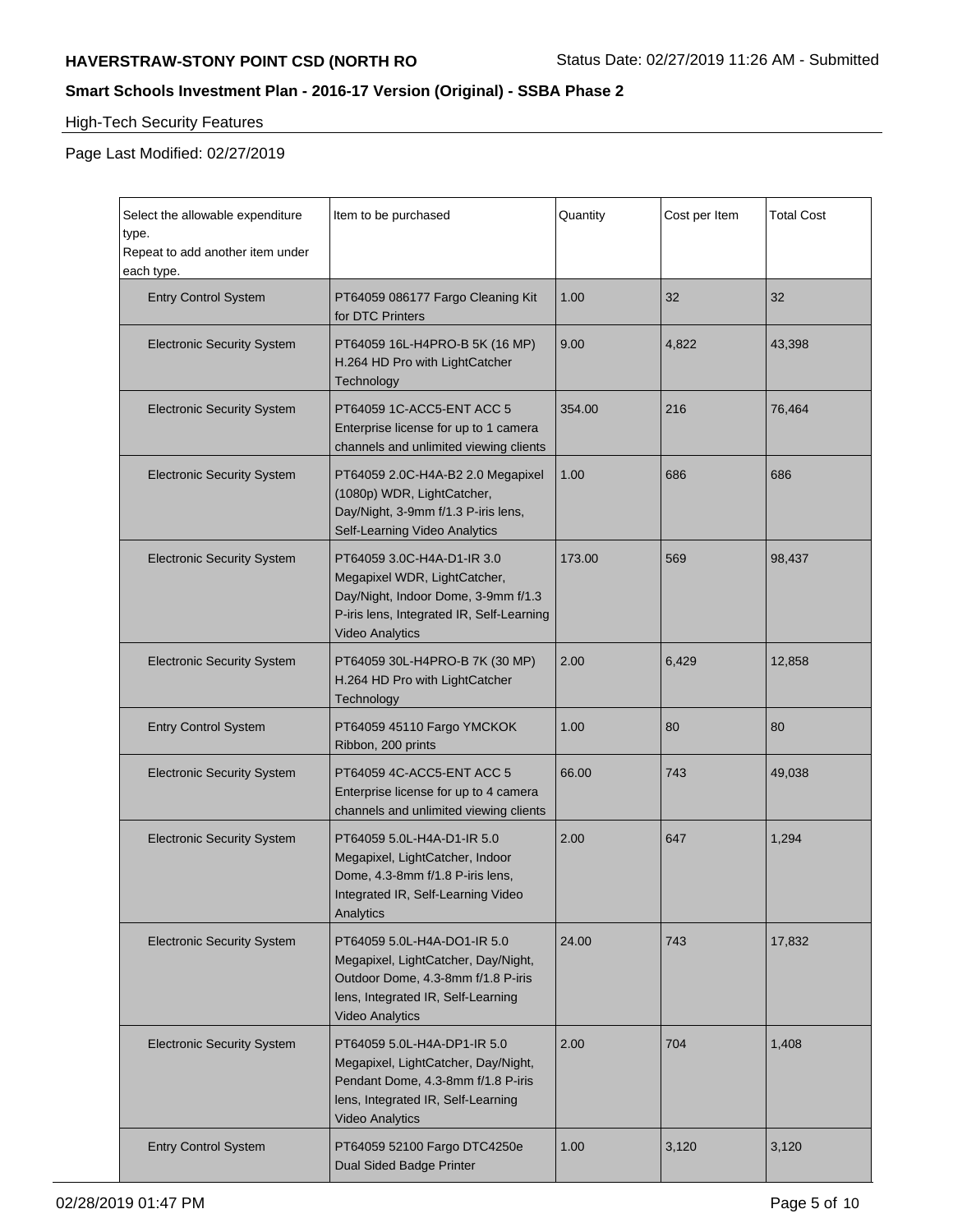## **Smart Schools Investment Plan - 2016-17 Version (Original) - SSBA Phase 2**

# High-Tech Security Features

| Select the allowable expenditure<br>type.<br>Repeat to add another item under<br>each type. | Item to be purchased                                                                                                                                        | Quantity | Cost per Item | <b>Total Cost</b> |
|---------------------------------------------------------------------------------------------|-------------------------------------------------------------------------------------------------------------------------------------------------------------|----------|---------------|-------------------|
| <b>Electronic Security System</b>                                                           | Fair Market Value 620-060 6601UT<br>Tripod with 3-Way Pan/Tilt Head<br>(Quick Release) - Supports 4.4 lb (2<br>kg)                                          | 1.00     | 28            | 28                |
| <b>Electronic Security System</b>                                                           | PT64059 8.0-H4A-BO1-IR 4K UHD<br>(8.0 Megapixel), 4.3-8mm f/1.8 P-iris<br>lens, Integrated IR, Self-Learning<br><b>Video Analytics</b>                      | 112.00   | 965           | 108.080           |
| <b>Electronic Security System</b>                                                           | PT64059 8.0-H4A-DP1-IR 4K UHD<br>(8.0 Megapixel), Day/Night, Pendant<br>Dome, 4.3-8mm f/1.8 P-iris lens,<br>Integrated IR, Self-Learning Video<br>Analytics | 21.00    | 926           | 19,446            |
| <b>Electronic Security System</b>                                                           | PT64059 910PTNNEK00000<br>iClass/multiClass SE R15/RP15<br>Reader, HID Prox, Legacy, Wiegand,<br><b>Black</b>                                               | 51.00    | 208           | 10,608            |
| <b>Electronic Security System</b>                                                           | PT64059 9137411E External IP Relay,<br>4 Outputs, PoE                                                                                                       | 10.00    | 293           | 2,930             |
| <b>Electronic Security System</b>                                                           | PT64059 91378365 Indoor Touch Unit<br>for Audio/Video communication with IP<br>Intercom, PoE, 7 in. screen                                                  | 18.00    | 749           | 13,482            |
| <b>Electronic Security System</b>                                                           | PT64059 9137909 Helios IP License -<br><b>Gold License</b>                                                                                                  | 10.00    | 240           | 2,400             |
| <b>Electronic Security System</b>                                                           | PT64059 9151101 CHW Helios IP<br>Force - 1 button, HD cam, & 10 W<br>Speaker                                                                                | 10.00    | 1,250         | 12,500            |
| <b>Electronic Security System</b>                                                           | PT64059 9159028 Stand for Indoor<br>Touch Unit                                                                                                              | 18.00    | 65            | 1,170             |
| <b>Electronic Security System</b>                                                           | Fair Market Value 9EM-00058<br><b>Windows Server Standard 2016</b><br>Licensing, 2 core Licenses, Academic                                                  | 144.00   | 35            | 5,040             |
| <b>Electronic Security System</b>                                                           | PT64059 AC-APP-64R-VM Enterprise<br>Web-Based PACS Virtual Appliance<br>for 64 Readers (Accessories are<br>included)                                        | 1.00     | 4,286         | 4,286             |
| <b>Electronic Security System</b>                                                           | PT64059 AC-MER-CONT-1DR 2-<br>Reader Interface Module, 2 In, 2 Out,<br>RS485 Out, 12 Vdc/PoE (Mercury<br>MR1501)                                            | 51.00    | 425           | 21,675            |
| <b>Electronic Security System</b>                                                           | PT64059 AC-SW-16RCU 16 Reader<br>Count Software License Upgrade                                                                                             | 1.00     | 714           | 714               |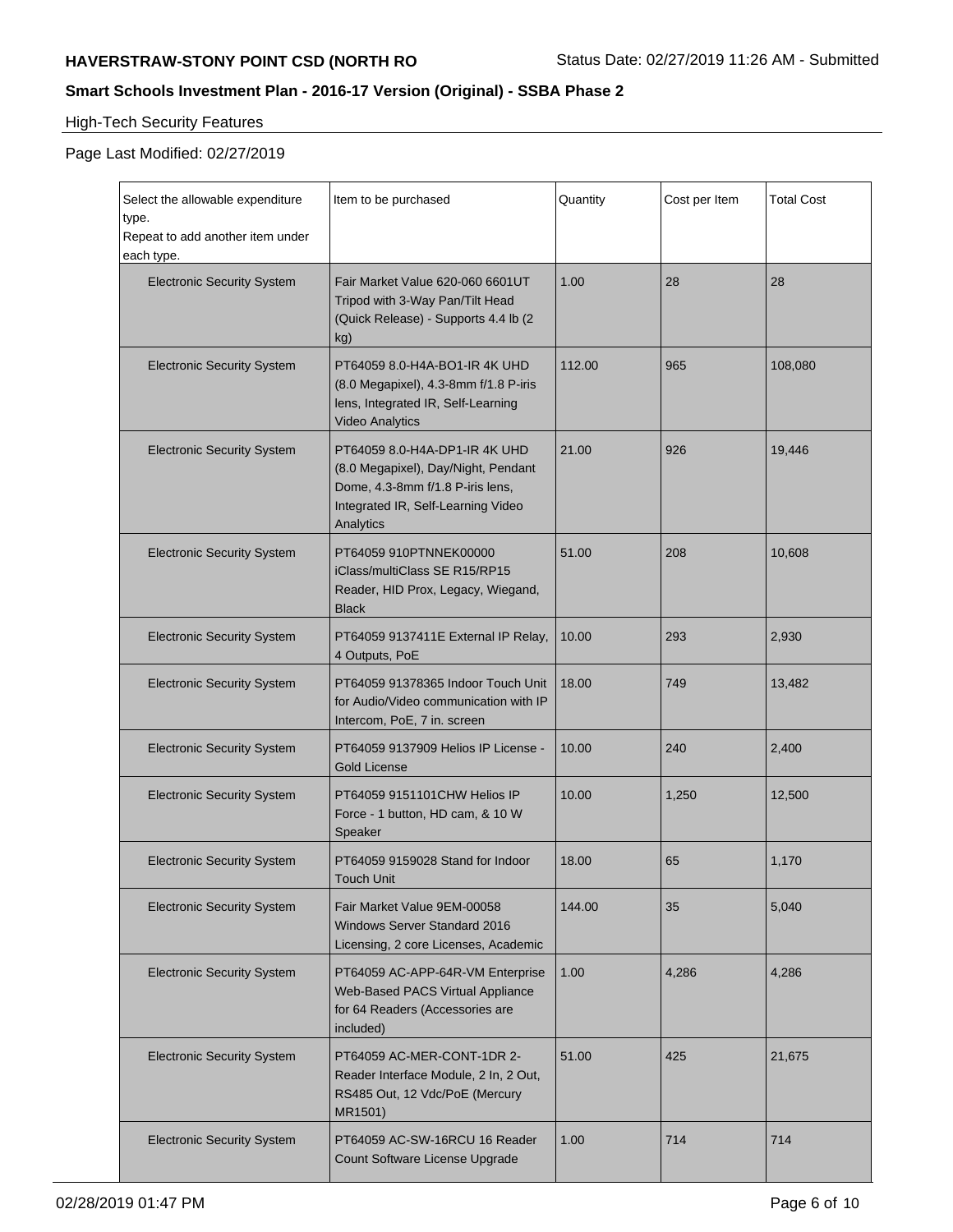## **Smart Schools Investment Plan - 2016-17 Version (Original) - SSBA Phase 2**

# High-Tech Security Features

| Select the allowable expenditure<br>type.<br>Repeat to add another item under<br>each type. | Item to be purchased                                                                                                                          | Quantity | Cost per Item  | <b>Total Cost</b> |
|---------------------------------------------------------------------------------------------|-----------------------------------------------------------------------------------------------------------------------------------------------|----------|----------------|-------------------|
| <b>Entry Control System</b>                                                                 | PT64059 AC-SW-BDGE Badging<br>Application Software License, 1 per<br>Appliance                                                                | 1.00     | 715            | 715               |
| <b>Entry Control System</b>                                                                 | PT64059 AC-SW-LIC-AVIGILON<br>Access Control Manager License for<br>Video Integration for Avigilon (per<br>Appliance)                         | 1.00     | $\overline{0}$ | $\overline{0}$    |
| <b>Electronic Security System</b>                                                           | PT64059 AC-SW-LIC-LDAP LDAP<br><b>Directory Connectivity Software</b><br>License, Required for Directory<br>Integration                       | 1.00     | 2,238          | 2,238             |
| <b>Electronic Security System</b>                                                           | PT64059 AC-SW-LIC-REST REST<br><b>Connectivity Software License</b>                                                                           | 1.00     | 746            | 746               |
| <b>Electronic Security System</b>                                                           | PT64059 AC-SW-LIC-SQL Microsoft<br><b>SQL Server Connectivity Software</b><br>License (from Microsoft SQL 2000<br>forward)                    | 1.00     | 1,492          | 1,492             |
| <b>Electronic Security System</b>                                                           | PT64059 AC-SW-LIC-XML XML<br><b>Events Connectivity Software License</b>                                                                      | 1.00     | 750            | 750               |
| <b>Entry Control System</b>                                                                 | PT64059 CP-AC-2 CP for 1-Access<br>Door, 16                                                                                                   | 6.00     | 470            | 2,820             |
| <b>Entry Control System</b>                                                                 | PT64059 CP-AC-3 CP for 1-Access<br>Door, 12                                                                                                   | 45.00    | 148            | 6,660             |
| <b>Electronic Security System</b>                                                           | PT64059 CP-ADA-1 SAS CP, 12x12x6<br>in. N1 SC Enc, Max 1-ADA Door, Adj<br>Time Delays for Int & Ext ADA<br>Equipment                          | 18.00    | 410            | 7,380             |
| <b>Entry Control System</b>                                                                 | PT64059 DAY78G/ST-A 1 in.<br>Recessed Door Contact, Wide-Gap,<br>N.C. Loop                                                                    | 51.00    | 13             | 663               |
| <b>Entry Control System</b>                                                                 | PT64059 DAY78G/ST-DBD 1 in.<br>Recessed Door Contact with 2k Ohm<br>Embedded Resistors, Wide-Gap, N.C.<br>Loop                                | 51.00    | 19             | 969               |
| <b>Electronic Security System</b>                                                           | PT64059 DAY-CAMKIT-1 Interior IP<br>Camera Termination Kit                                                                                    | 175.00   | 17             | 2,975             |
| <b>Electronic Security System</b>                                                           | PT64059 DAY-CAMKIT-2 Exterior IP<br>Camera Termination Kit                                                                                    | 170.00   | 74             | 12,580            |
| <b>Entry Control System</b>                                                                 | PT64059 DAY-VISM-K12-1 Complete<br>K-12 Visitor Management Station.<br>Includes WS, Licensing, Sign Pad,<br>Camera, Printer, Badges, Scanner, | 9.00     | 7,220          | 64,980            |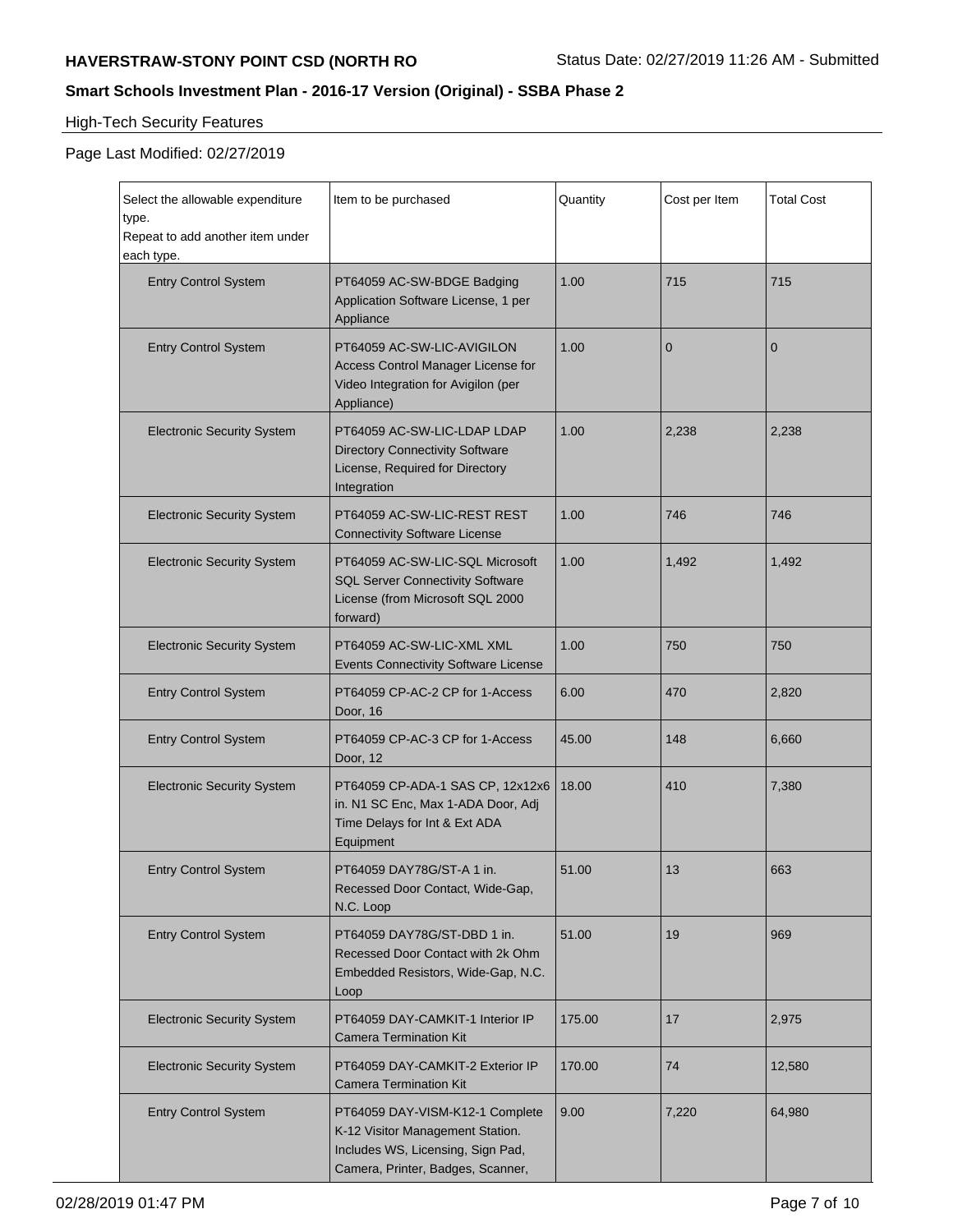## **Smart Schools Investment Plan - 2016-17 Version (Original) - SSBA Phase 2**

# High-Tech Security Features

| Select the allowable expenditure<br>type.<br>Repeat to add another item under<br>each type. | Item to be purchased                                                                                                                                                                         | Quantity | Cost per Item | <b>Total Cost</b> |
|---------------------------------------------------------------------------------------------|----------------------------------------------------------------------------------------------------------------------------------------------------------------------------------------------|----------|---------------|-------------------|
|                                                                                             | USB Hub, and SO Screening.                                                                                                                                                                   |          |               |                   |
| <b>Entry Control System</b>                                                                 | PT64059 DS160 PASSIVE INFRARED<br>REX, 12 TO 30VDC, 26MA,<br>SURFACE MOUNT, FORM C<br><b>CONTACTS</b>                                                                                        | 51.00    | 70            | 3,570             |
| <b>Electronic Security System</b>                                                           | PT64059 ES-HD-HWS-LG Large<br>Format Enclosure for HD IP Pro<br>Cameras with 12VDC/24VAC Heater,<br>Wall Bracket and Sunshield, Max<br>combined camera and lens length is<br>12.8" (32.5 cm) | 11.00    | 267           | 2,937             |
| <b>Electronic Security System</b>                                                           | PT64059 ES-HD-IPM Optional PoE+<br>power module, Powers full camera<br>enclosure features & camera with a<br>single Ethernet connection                                                      | 11.00    | 152           | 1,672             |
| <b>Electronic Security System</b>                                                           | PT64059 ES-HD-MNT-PLATE<br>Reinforcing wall mount adapter for ES-<br>HD-HWS-SM, ES-HD-HWS, ES-HD-<br>CWS, ES-HD-HWS-LG & ES-HD-<br><b>CWS-LG</b>                                             | 11.00    | 26            | 286               |
| <b>Electronic Security System</b>                                                           | PT64059 H4A-MT-NPTA1 NPT<br>adapter for use with H4A-DP pendant<br>dome cameras                                                                                                              | 2.00     | 39            | 78                |
| <b>Electronic Security System</b>                                                           | PT64059 H4A-MT-WALL1 Wall mount<br>bracket for use with H4A-DP pendant<br>dome cameras                                                                                                       | 21.00    | 39            | 819               |
| <b>Electronic Security System</b>                                                           | PT64059 H4-BO-JBOX1 Junction box<br>for the H4A-BO-IR HD Bullet Cameras                                                                                                                      | 112.00   | 58            | 6,496             |
| <b>Electronic Security System</b>                                                           | PT64059 HD-NVR3-ANK1-1 Add-On<br>Analytics Kit for Appearance Search                                                                                                                         | 18.00    | 878           | 15,804            |
| <b>Electronic Security System</b>                                                           | PT64059 HD-NVR3-PRM-54TB-DAY-<br>NA 54TB HD NVR Premium, 2U Rack<br>Mount                                                                                                                    | 13.00    | 12,678        | 164,814           |
| <b>Electronic Security System</b>                                                           | PT94050 HD-NVR3-PRM-84TB-DAY-<br>NA 84TB HD NVR Premium, 2U Rack<br>Mount                                                                                                                    | 5.00     | 18,648        | 93,240            |
| <b>Electronic Security System</b>                                                           | PT64059 HD-NVR3-SFPPLUS-DA<br>SFP+ 10GbE Transceiver at each end<br>of Twinax Direct Attach Copper Cable,<br>3m                                                                              | 36.00    | 117           | 4,212             |
| <b>Electronic Security System</b>                                                           | PT64059 HD-NVR3-SFPPLUS-SR<br>SFP+ 10GBASE-SR Optical                                                                                                                                        | 72.00    | 265           | 19,080            |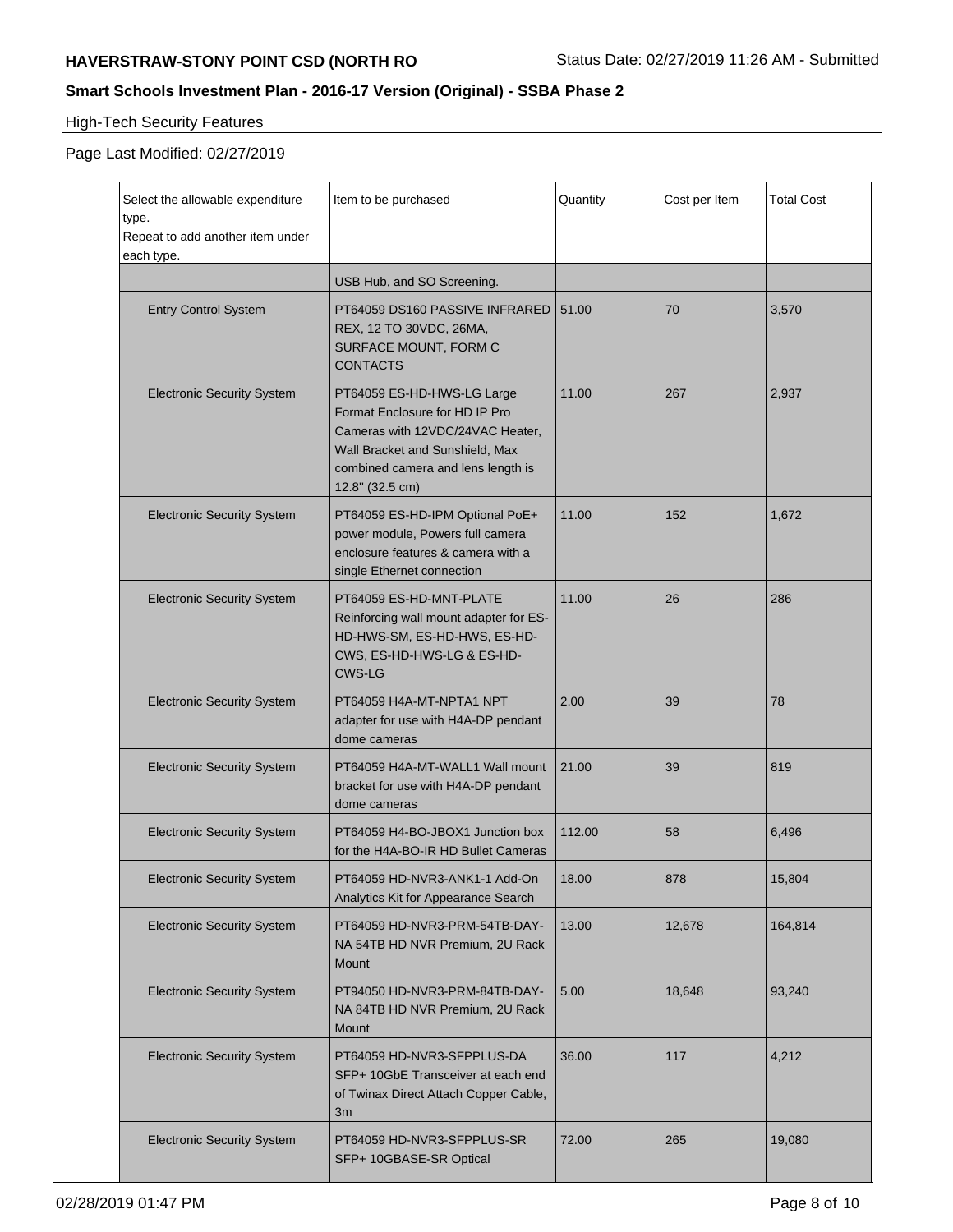## **Smart Schools Investment Plan - 2016-17 Version (Original) - SSBA Phase 2**

# High-Tech Security Features

| Select the allowable expenditure<br>type.<br>Repeat to add another item under<br>each type. | Item to be purchased                                                                                                                              | Quantity | Cost per Item | <b>Total Cost</b> |
|---------------------------------------------------------------------------------------------|---------------------------------------------------------------------------------------------------------------------------------------------------|----------|---------------|-------------------|
|                                                                                             | Transceiver (single)                                                                                                                              |          |               |                   |
| <b>Electronic Security System</b>                                                           | PT64059 HD-NVR3-STD-10GBE<br>Network Card DP 10G-SFP+                                                                                             | 18.00    | 699           | 12,582            |
| <b>Electronic Security System</b>                                                           | PT64059 LEF5012CA Canon, 50mm,<br>f/1.2, Auto-Iris                                                                                                | 2.00     | 2,142         | 4,284             |
| <b>Electronic Security System</b>                                                           | PT64059 LEF8512CA Canon, 85mm,<br>f/1.2, Auto-Iris                                                                                                | 2.00     | 2,639         | 5,278             |
| <b>Electronic Security System</b>                                                           | PT64059 LEFS183518SI Sigma, 18-<br>35mm, f/1.8, Auto-Iris, Vari Focal                                                                             | 9.00     | 1,068         | 9,612             |
| <b>Electronic Security System</b>                                                           | PT64059 POE-INJ2-60W-NA Single<br>Port Gb PoE++ 60W Injector, NA<br><b>Power Cord</b>                                                             | 45.00    | 135           | 6,075             |
| <b>Electronic Security System</b>                                                           | PT64059 POE-INJ2-PLUS-NA Single<br>port Gigabit 802.3at PoE Plus injector,<br>Class 4 - NA power cord                                             | 11.00    | 49            | 539               |
| <b>Electronic Security System</b>                                                           | Fair Market Value R18-05101<br><b>Windows Server Standard 2016</b><br>Licensing, 1 user CAL, Academic                                             | 90.00    | 10            | 900               |
| <b>Electronic Security System</b>                                                           | PT64059 RIBU1C RIB Rly, 10 Amp,<br>SPDT, 10-30 Vac/dc/120 Vac Coil                                                                                | 61.00    | 13            | 793               |
| <b>Electronic Security System</b>                                                           | PT64059 SMT3000RM2U Smart-UPS<br>3000 LCD                                                                                                         | 9.00     | 1,417         | 12,753            |
| <b>Electronic Security System</b>                                                           | PT64059 VAR2-IPPoE-w8-1 VARIO2<br>IP POE w8 Network Illuminator, White<br>Light, Single Panel, Medium Range                                       | 45.00    | 820           | 36,900            |
| <b>Electronic Security System</b>                                                           | PT64059 WS-Video Video WS Lite, 8<br>Live Streams Max (1080p), 2 - 22                                                                             | 1.00     | 2,776         | 2,776             |
| <b>Electronic Security System</b>                                                           | PT64059 6 Prof Labor Services-<br>Security/Building Automation Systems<br>Technician On Site (NYS DOL<br>Prevailing Wage Category) Region 3<br>&4 | 1,285.00 | 108           | 138,780           |
| <b>Electronic Security System</b>                                                           | PT64059 1 Prof Labor Services -<br>Security/Building Automation Systems<br>Technician (off site only rate)                                        | 106.00   | 92            | 9,752             |
| <b>Electronic Security System</b>                                                           | PT64059 12 Prof Labor Services -<br><b>Project Manager</b>                                                                                        | 790.00   | 105           | 82,950            |
| <b>Electronic Security System</b>                                                           | PT64059 2 Prof Labor Services -<br>Security/Building Automation Systems<br>Engineer                                                               | 243.00   | 105           | 25,515            |